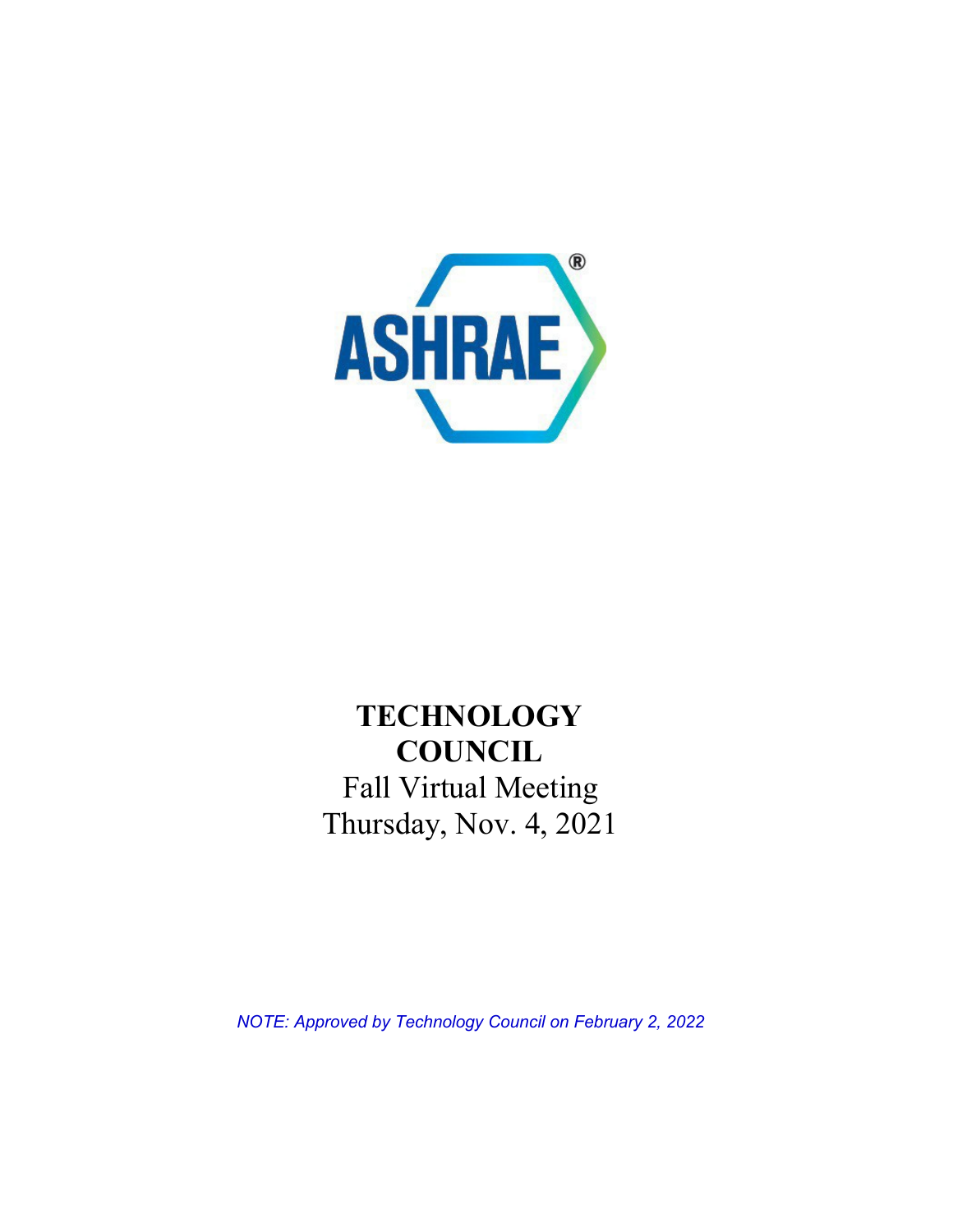# **MOTIONS**

#### Technology Council Fall Virtual Meeting November 2, 2021

| <b>Motion</b>  | <b>Description</b>                                                                                                                                                                                     |  |  |  |
|----------------|--------------------------------------------------------------------------------------------------------------------------------------------------------------------------------------------------------|--|--|--|
| 1              | That the minutes of Tech Council's Annual Summer Virtual Meeting held June<br>23, 2021 be approved as distributed.                                                                                     |  |  |  |
| $\overline{2}$ | That Technology Council permanently refer the budget and development of<br>Standards User's Manuals to Publication and Education Council.                                                              |  |  |  |
| 3              | That Technology Council add the amount of \$225,000 to the 2022-23 Society<br>Year Technology Council proposed capital budget for the automation of the<br>research process.                           |  |  |  |
| $\overline{4}$ | That Technology Council add the amount of \$25,000 to the 2022-23<br>Technology Council proposed capital budget for completion of the automation<br>of the Functional Group Rosters.                   |  |  |  |
| 5              | That Technology Council add the amount of \$125,000 to the 22-23 Technology<br>Council proposed capital budget for the automation of the Functional Group<br>Evaluation and Functional Activity Forms. |  |  |  |
| 6              | That Technology Council recommend that the BOD approve the revised<br>Position Document titled Limiting Indoor Mold Growth and Dampness in<br>Buildings Systems (04C-A).                               |  |  |  |
| $\overline{7}$ | That Tech Council approve changes to the Technology Council Reference<br>Manual (04C-B).                                                                                                               |  |  |  |
| 7A             | Motion 7 was withdrawn requesting changes to the Technology Council<br>Reference Manual (04C-B)                                                                                                        |  |  |  |
| 8              | That proposed changes to the TPS for Standard 90.1, Energy Standard for<br>Buildings Except Low-Rise Residential Buildings, be approved as shown in<br><b>Attachment A</b>                             |  |  |  |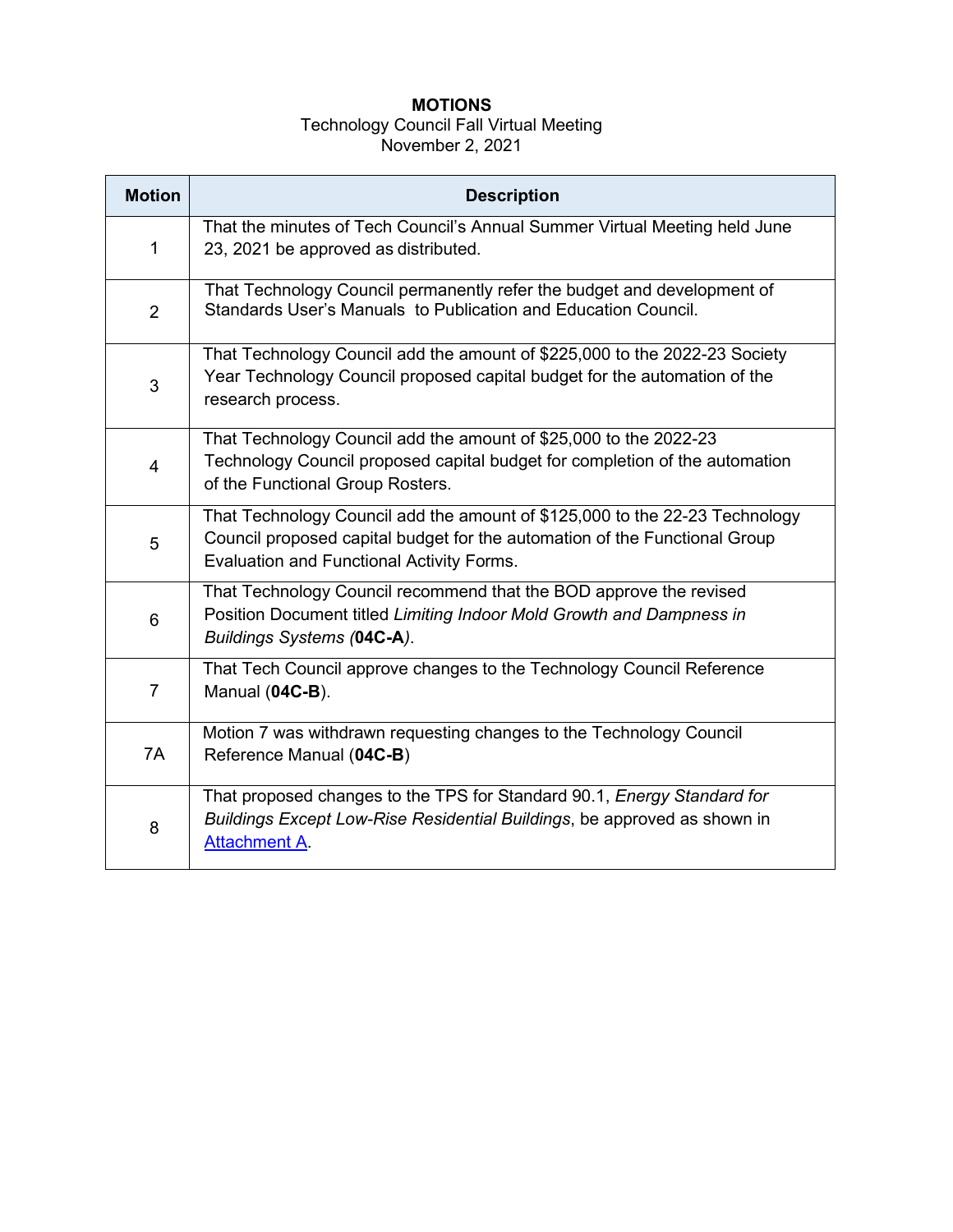# **ACTION ITEMS**

#### Technology Council Fall Virtual Meeting November 4, 2021

| AI#            | <b>Responsibility</b>        | <b>Status</b> | <b>Description</b>                                                                                                                                                                                                     |
|----------------|------------------------------|---------------|------------------------------------------------------------------------------------------------------------------------------------------------------------------------------------------------------------------------|
| 1              | Hammerling                   | Closed        | Editorial Change to be made to PD Limiting Indoor<br>Mold Growth and Dampness in Building Systems from<br>15 C to 15.6 C.                                                                                              |
|                |                              |               | Secretary's Note: This was discussed after the<br>meeting and it was determined that it needed to remain<br>the same as the Standard 62.1 values (60 degree F<br>and 15 degree C.)                                     |
| $\overline{2}$ | <b>DRSC</b>                  | Open          | Work with GAC to finalize potential new PD format and<br>send to OPS.                                                                                                                                                  |
| 3              | <b>RAC</b>                   | Open          | Develop and present to Tech Council an<br>implementation and monitoring plan for the new<br>Research Strategic Plan for review at the Spring Tech<br>Council Meeting.                                                  |
| 4              | <b>RAC</b>                   | Open          | Provide a review and summary of the progress made<br>on the current Research Strategic Plan for review at<br>the Annual Meeting.                                                                                       |
| 5              | <b>McGinn</b>                | Open          | Ask the Board Excom to officially review Victor<br>Goldschmidt's Leadership videos- for consideration of<br>promotion and working with the Professional<br>Development Committee to add to ASHRAE course<br>offerings. |
| 6              | McGinn,<br>Glesne,<br>Conlan | Open          | REF-CPCC committee leadership to meet with Tim<br>McGinn, Tyler Glesne, Wade Conlan and staff to figure<br>out path forward for the committee.                                                                         |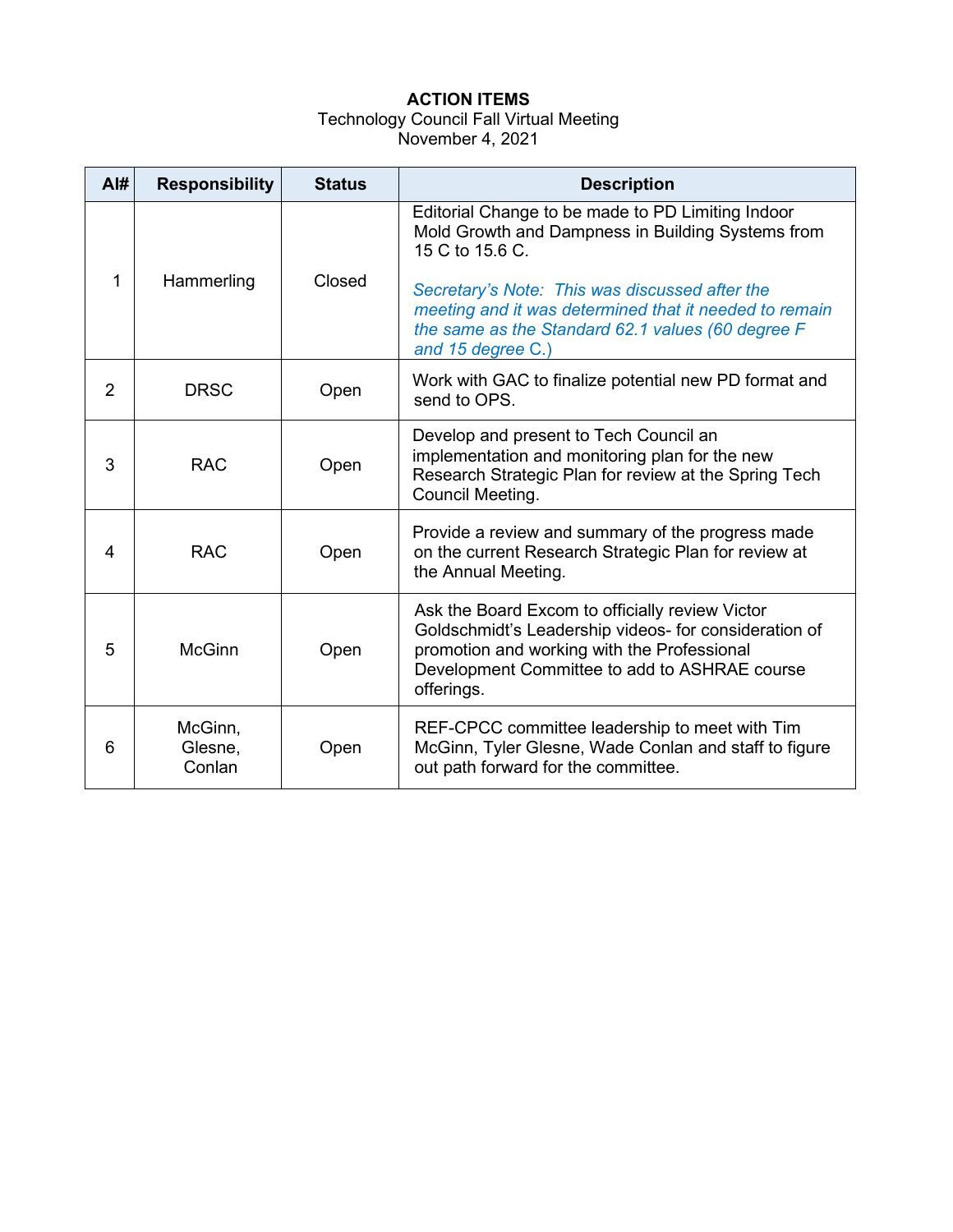#### **MINUTES**

Technology Council Summer Virtual Meeting Thursday, November 4, 2021

#### **Voting Present:**

**Tim McGinn, Chair <b>Staff** Sarah Maston, Vice Chair Stephanie Reiniche, DOT Wade Conlan **Material Contract Contract Contract Contract Contract Contract Contract Contract Contract Contract Contract Contract Contract Contract Contract Contract Contract Contract Contract Contract Contract Contract Co** Billy Austin Wei Sun David Yashar Paul Francisco **Guests**  Krishnan Gowri Christopher Phelan **Lew Harriman** Heather Platt Gulledge

Larry Smith, TAC Michael Pouchak, RAC Luke Leung, EHC Richard Karg, RBC Susanna Hanson, StdC Omar Abdelaziz, RAC Nicholas Clements, EHC Dustin Lilya, REF-CPCC William Healy, RBC

Jaap Hogeling Steve Hammerling, AMORTS Adrienne Thomle Mike Vaughn, Sr. MORTS<br>Tyler Glesne Mike Vaughn, Sr. MORTS DD Latham, AA Rick Hermans **Connor Barbaree, Sr. MOS** Jeff Littleton, EVP Alice Yates,

#### **TechC Absent:**

**Non-voting Present:** Stephen Gill, REF-CPCC Craig Messmer, TAC

# **1. CALL TO ORDER/OPENING COMMENTs**

Chair, Tim McGinn, called the meeting to order at 8:00 a.m. Vice Chair, Sarah Maston, was asked to record action items. Agenda was accepted as distributed.

*Secretary's Note: Quorum was met with 13 voting members, plus the Chair. All reports noted in the minutes can be found on Basecamp listed under folder ASHRAE Technology Council/Docs and Files/Meetings 2022/22 2021\_11\_04 TechC Fall Meeting.*

# **2. MINUTES/ACTION ITEMS**

It was moved by Rick Hermans and seconded by Adrienne Thomle that:

**M1** The minutes of Tech Council's Annual Summer Virtual Meeting held June 23, 2021 be approved as distributed.

**TechC Vote:** 13-0-0, CNV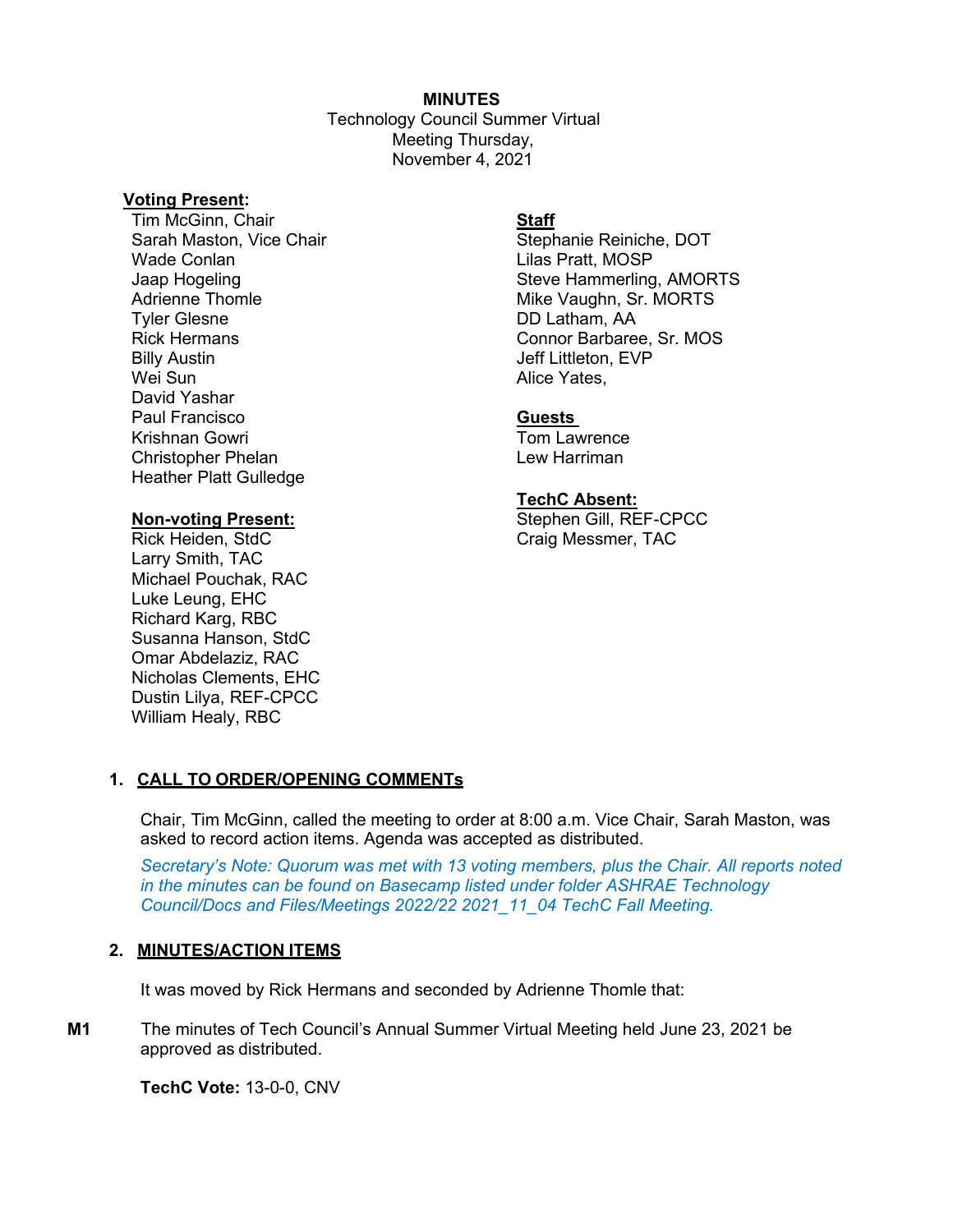Technology Council Action Items were reviewed and updated as follows:

# **ACTION ITEMS**

Technology Council Fall Virtual Meeting November 13, 2020

| Al# | <b>Responsibility</b>      | <b>Status</b> | <b>Description</b>                                                                                                                  |
|-----|----------------------------|---------------|-------------------------------------------------------------------------------------------------------------------------------------|
|     | Reiniche and<br>Hammerling | Complete      | Work with TAC on moving forward the request for a<br>TAC Functional Group reporting automation tool<br>including a proposed budget. |

# **ACTION ITEMS**

Technology Council Winter Virtual Meeting February 2, 2021

| Al# | <b>Responsibility</b> | <b>Status</b>                                    | <b>Description</b>                                                                                                       |
|-----|-----------------------|--------------------------------------------------|--------------------------------------------------------------------------------------------------------------------------|
|     | <b>DRSC</b>           | Ongoing<br>Follow-up at<br><b>Winter Meeting</b> | Conduct a short training session on how PDs travel<br>through the ASHRAE process and provide to<br>cognizant committees. |
| 2   | Staff                 | Ongoing                                          | Request training for DRSC and any member of Tech  <br>Council on the PPIB Process from GAC.                              |

# **ACTION ITEMS**

Technology Council Summer Pre-Virtual Meeting Friday, June 4, 2021

| AI# | <b>Responsibility</b>     | <b>Status</b> | <b>Description</b>                                                                                                                                                                                                                                                                                          |
|-----|---------------------------|---------------|-------------------------------------------------------------------------------------------------------------------------------------------------------------------------------------------------------------------------------------------------------------------------------------------------------------|
|     | Khankari                  | Complete      | Take the feedback on removing systems from the<br>scope to the Infectious Aerosols PDC to confirm<br>that it should be done and if it is editorial.                                                                                                                                                         |
| 2   | Staff                     | Complete      | Send a copy of the proposed Infectious Aerosols<br>Position Document TPS change to EHC as an<br>information item.                                                                                                                                                                                           |
| 3   | McQuade/<br><b>McGinn</b> | Complete      | Proposed ASHRAE PD on "Building"<br>Decarbonization". Share feedback to the PDC:<br>1. Review the purpose and scope alongside other<br>PD purpose and scope to make the format<br>consistent.<br>2. Ensure that the committee is reviewing the<br>other PDs to avoid overlap, duplication, and<br>conflict. |
| 4   | <b>Staff</b>              | Complete      | Provide Larry Schoen with a copy of the draft<br>Tobacco Smoke PPIB if he hadn't received one.                                                                                                                                                                                                              |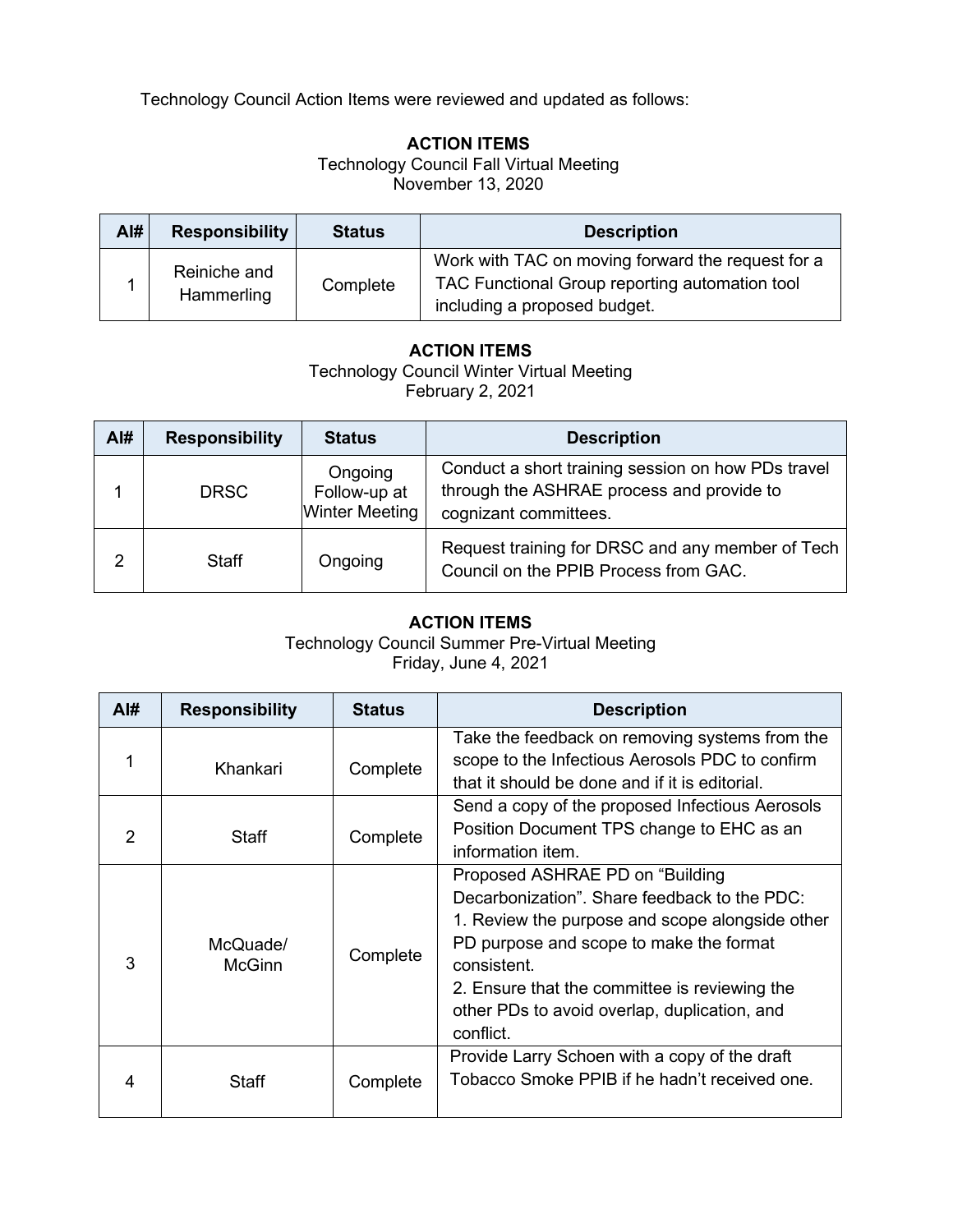# **ACTION ITEMS**

#### Technology Council Summer Virtual Meeting Wednesday, June 23, 2021

| AI# | <b>Responsibility</b> | <b>Status</b> | <b>Description</b>                                                                                                                   |
|-----|-----------------------|---------------|--------------------------------------------------------------------------------------------------------------------------------------|
|     | Staff                 | Complete      | Distribute suggested streamlining ideas written by<br>Tim McGinn to facilitate ideas for consideration by<br>the Standing Committees |
| 2   | <b>Wilkins</b>        | Ongoing       | Provide a list of project amounts that may be<br>ready for bid to Staff for distribution.                                            |
| 3   | EHC.                  | Complete      | Determine how ASHRAE and IEQ-GA engage<br>each other including a review of the bylaws of both<br>organizations.                      |

# **3. SUBCOMMITTEE REPORTS**

# **A. OPERATIONS**

Rick Hermans, OPS Chair, presented the report. It was moved by Rick Hermans that:

**M2** Technology Council permanently refer the budget and development of Standards User's Manuals to Publication and Education Council.

> **Background**: Historically, user's manuals development cost has ranged from \$35,000 to \$120,000 per manual. The range in costs is affected by the size of the standard, the number of changes since the last version, and whether the effort is a first-time user's manual. The most recent user's manual development costs were roughly \$40K (for Standards 62.1-2019 and 62.2-2019) and \$85,000 (for Standard 90.1-2019). The costs for these three ASHRAE standards recur every three years. The development timeline is roughly one year from start to finish. Repeated attempts to shorten the timeline have been unsuccessful. The steps required for development and publication are as follows:

- 1. The SSPC prepares a request for a user's manual detailing requested changes from previous version or justification for a brand-new user's manual.
- 2. The request and allocation of funds must be approved by SPLS, Standards Committee, Special Projects, and Tech Council
- 3. A Work Statement is created by the SSPC and reviewed by staff for consistency with ASHRAE procedures and policies and with publication requirements
- 4. The SSPC develops a list of potential bidders for the user's manual work
- 5. Staff assembles the full RFP (including work statement and all attachments). The RFP is sent to the list of potential bidders. An announcement about the RFP is sent out to the Standard's listserve, included in one of ASHRAE's eNewsletters, and posted on the ASHRAE website.
- 6. A Project Monitoring Subcommittee (PMS) is formed by the SSPC and approved by SPLS.
- 7. Proposals are received and assembled by staff. If not enough bids are received, then additional solicitations may be needed.
- 8. The proposals are sent to the PMS along with an evaluation form to rate the proposals and bidders based on the criteria specified in the work statement.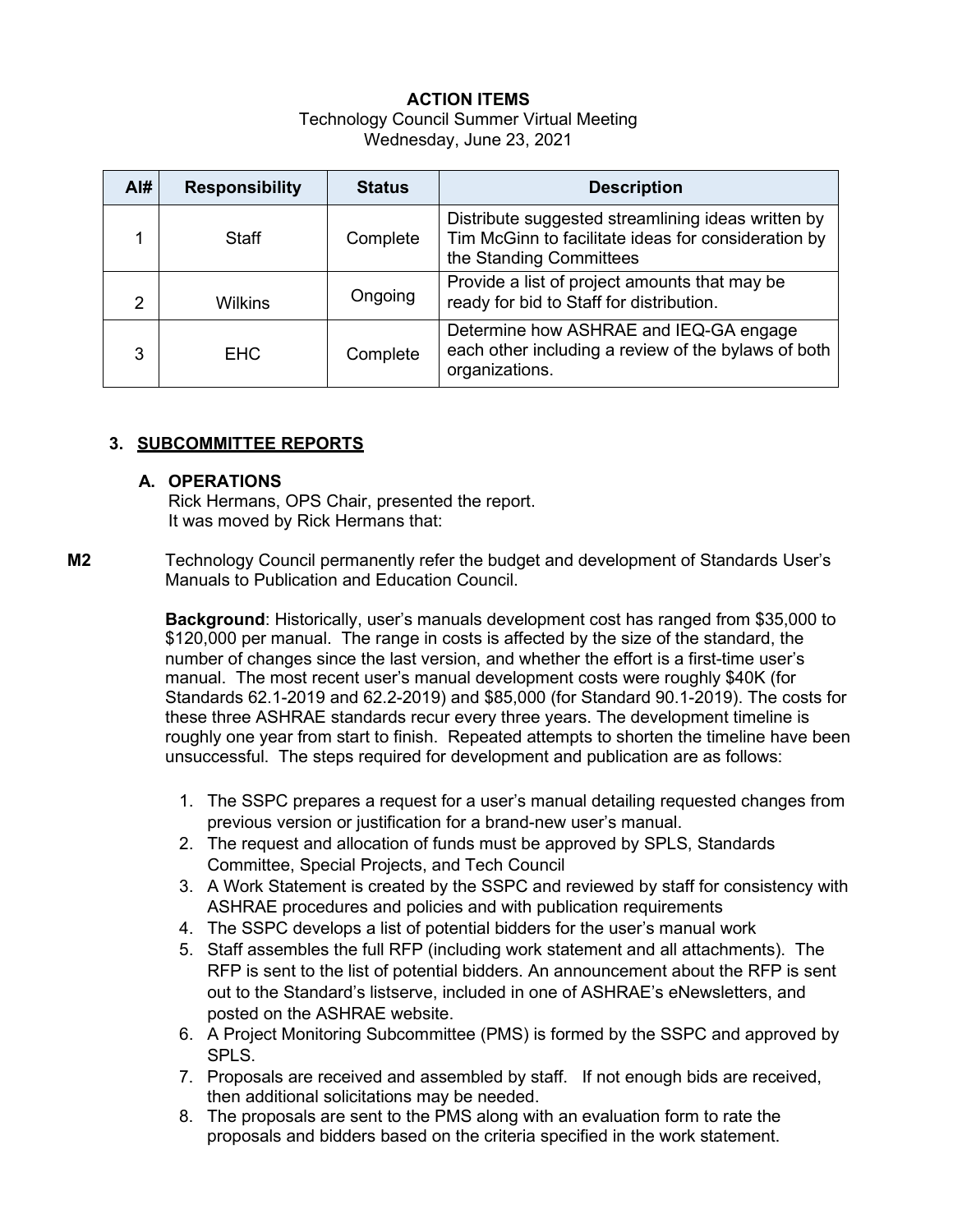- 9. The PMS reviews and rates the proposals and then meets to make a final selection and recommendation for the contractor. Representatives from SPLC on the PMS participate in the process to ensure that all procedures and policies are properly followed during the selection process.
- 10. The recommendation is sent to SPLS for review and approval. SPLS approves contractor (or if there are concerns about the process or procedures followed for the selection, either overrides the recommendation or sends the recommendation back to the PMS for reconsideration).
- 11. A contract for the work is developed by staff and sent to the selected Contractor for review and signature.
- 12. The Project begins as per the agreed upon start date.
- 13. The PMS and/or SSPC assess and comment on the progress of the user's manual through review of drafts at intervals as specified in the contract. Typically, these include an expanded outline, a preliminary draft, a second draft, and a final draft. In many cases, the second draft and final draft are combined into a single review.
- 14. After the review of the final draft, a final document is distributed to the PMS and then the SSPC for review and approval. The votes for approval are typically done by letter ballot. Negative votes by the SSPC result in a recirculation ballot where reasons for negative votes are distributed to all SSPC member for consideration during a second letter ballot.
- 15. Additional issues are often raised during the approval process and these are addressed on a case by case basis, with the committee member and resolved as needed.
- 16. After all reviews and approvals, the final document is completed and submitted to ASHRAE with all other required deliverables as specified in the work statement and contract (i.e., graphics files, supplemental material, associated spreadsheets, and any required permissions.)
- 17. The final draft and all required deliverables are provided to Publications staff to begin the publication process (final editing and formatting).
- 18. Publications develops a set of galley proofs for with questions and queries that are reviewed and answered by select SSPC/PMS members.
- 19. The User Manual is Published.

The proposal to move development from Technology to Publications would allow for the shortening of the process by eliminating many of the currently required review and approval steps as detailed above. It is estimated that the development timeline would be cut in half which would allow the user's manual to publish closer to the publication of the associated standard. A shorter timeline with fewer steps is also expected to reduce the required cost for development.

This referral would include the recommendation that that subject matter experts (SME) from the relevant SSPC be engaged by Publications for involvement in the development process as appropriate. A successful example of this process was the development of the IgCC user's manual by ICC. The ICC contracted with several SMEs from SSPC 189.1 to develop the content and then selected others on the committee to review the drafts for accuracy. This greatly shortened the development time and the cost.

**Projected Fiscal Impact:** Development Savings of \$112,500 every 3 years

**TechC Vote:** 13-0-0, CNV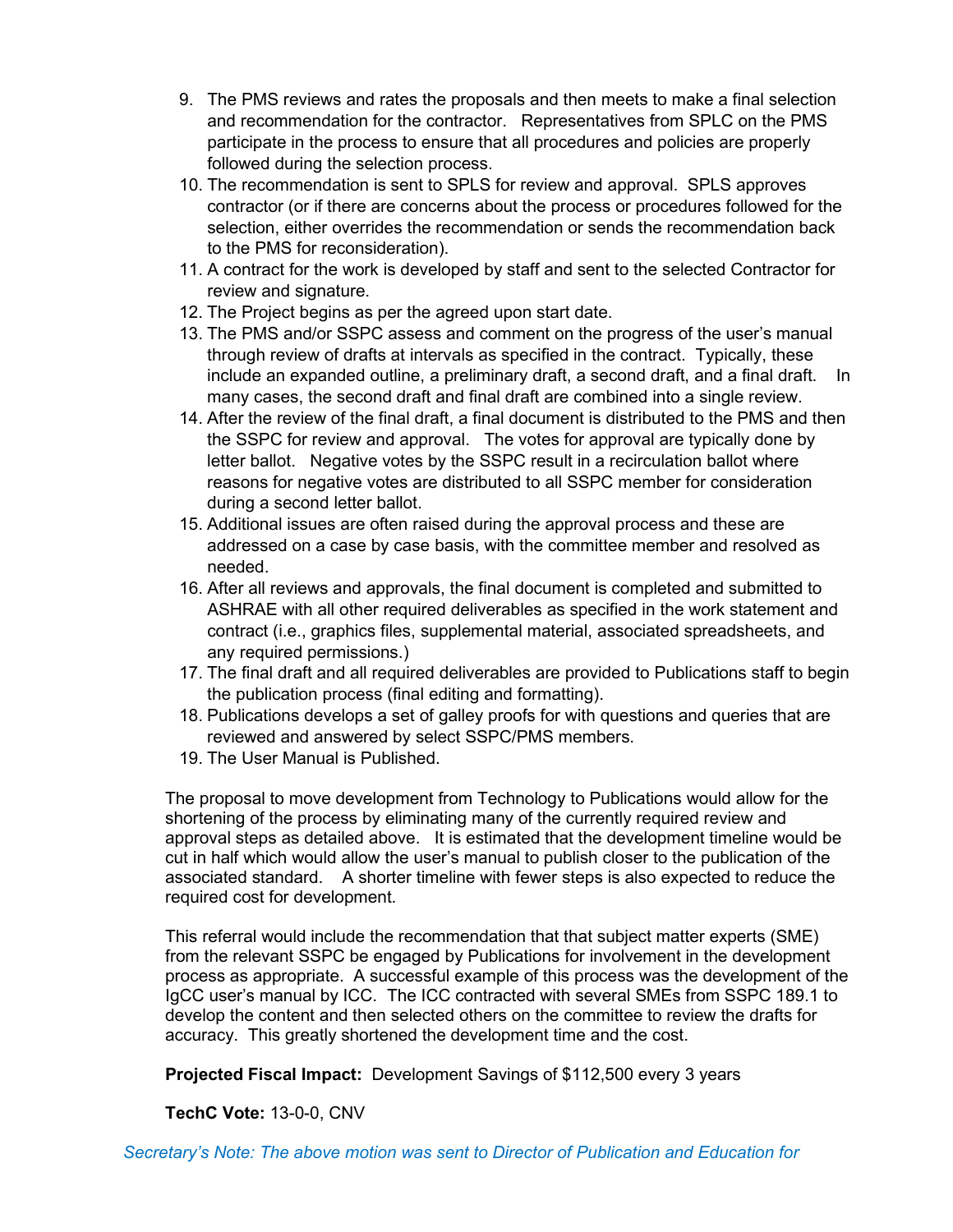#### *consideration by PubEd Council.*

It was moved by Rick Hermans that:

**M3** Technology Council add the amount of \$225,000 to the 2022-23 Society Year Technology Council proposed capital budget for the automation of the research process.

> **Background:** For quite some time RAC has received feedback from the TCs and others within ASHRAE that the research process is too slow and cumbersome. The current research proposal process from beginning (RTAR) to end (final report from the PI) is manual, including the tracking of milestones and payments. The MORTS report that is shared with RAC for project tracking is also done manually by staff. Staff has shared the rough outline of the proposed project with the outside vendor that updated the online comment database. The estimated fiscal impact cost comes from what he would anticipate the level of work needed**.**

> The proposed project scope is to automate and store all forms within a database, send automatic emails at varying stages and after submissions of documents, store evaluation of projects and bidders in the database, upload bids, include milestones with tracking emails, and generate reports to track project status. In addition, the proposal includes posting the historical projects to allow for trend analysis. If this project is approved, RAC will also look at where the process can be streamlined and update their procedures, as part of the drafting of the detailed specifications. Moving to an automated process would increase the speed of projects, reduce errors, allow for better review of bidder performance, and enhance the member experience.

> Staff will oversee the project with help from members of RAC. The intent is to have the project start on July 1, 2022 and it is anticipated that this is an 8-to-12-month project. This project meets the Society Strategic Plan Goal 2: Maximize Member Value and Engagement and Goal 3: Optimize ASHRAE's Organizational Structure to Maximize Performance. This would optimize ASHRAE's organizational systems and structures to increase capacity, efficiency, and effectiveness. It should be noted that this would be a capital expense.

#### **Fiscal Impact: \$225,000**

*Council discussed the motion. Depreciation would be over five years. Tim McGinn explained that we don't need to be too concerned about depreciation as it isn't against the TechC budget. These are capital improvements. Finance decides how and when funds can be carried over. Wade Conlan asked who was leading this. Tim confirmed OPS and Finance would take the lead.*

**TechC Vote:** 13-0-0, CNV

It was moved by Rick Hermans that:

**M4** Technology Council add the amount of \$25,000 to the 2022-23 Technology Council proposed capital budget for completion of the automation of the Functional Group Rosters.

> **Background:** A project has been in progress through the Staff IT team to automate the Functional Groups (FG) roster updates for at least eight years. The extended timeline is due in part to staffing changes and the priorities set for IT staff time. This has resulted in a tremendous outlay of staff and member time as the project has been started and restarted multiple times. The project is currently approximately half-way complete.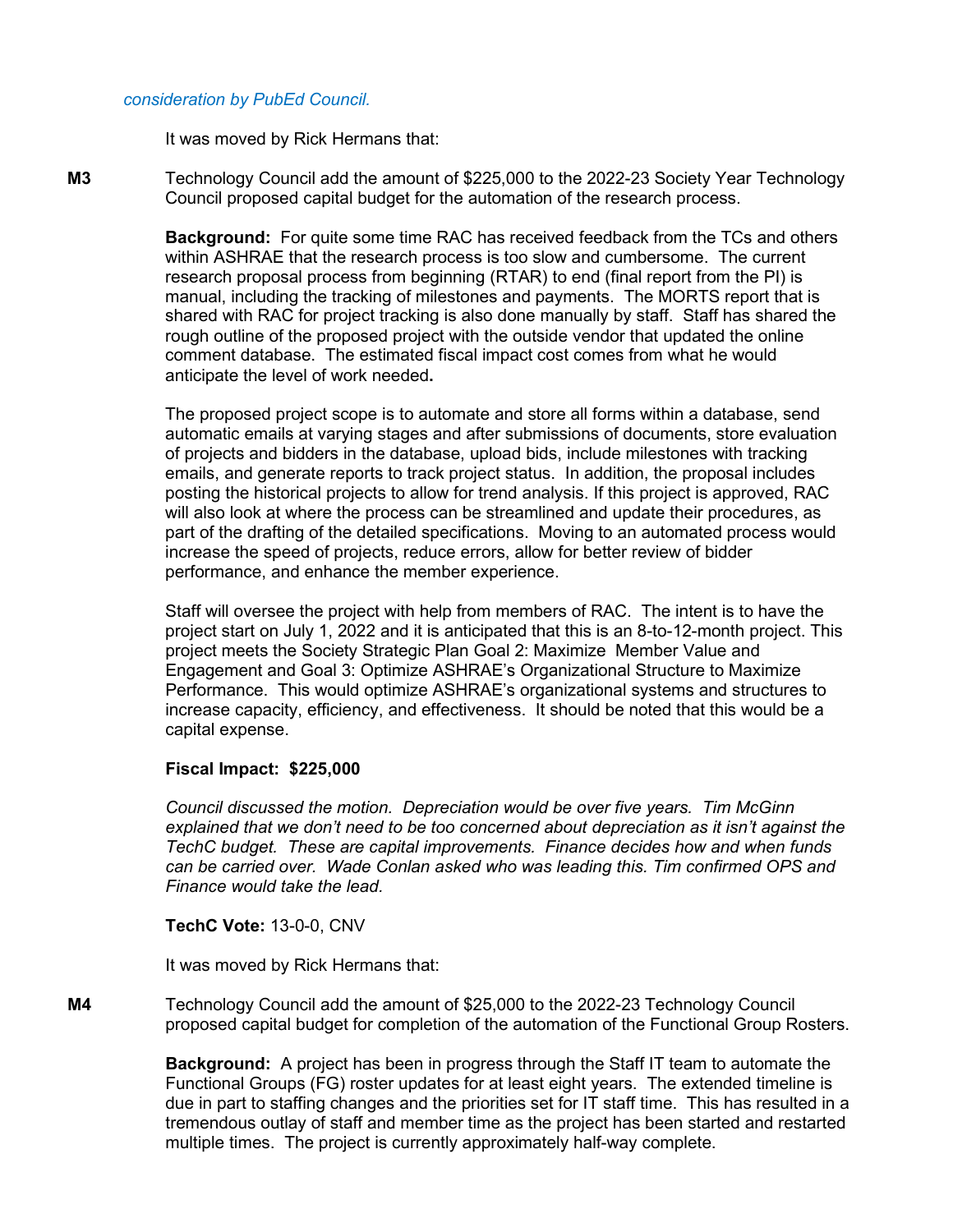The purpose of the automation is to make it easier and faster for the FG Chairs and TAC to process and approve roster changes in a repeatable fashion. It will also be faster for staff to complete the changes. The project, as it exists today, is not yet automated, and staff are still manually entering the data. The amount of time necessary to manually update rosters 103 functional groups with rosters of varying size is substantial, and the process delays getting the most up to date rosters to FG chairs.

The biggest piece of automation missing from the project is for the updates made by the FG chair to automatically feed back into Netforum for easier review and processing by staff, for TAC section head approval, and for faster completion of rosters for members. Faster completed roster changes will allow staff to provide additional support to FG's where needed to do their work. TAC is currently reviewing the roster change and approval process to streamline where possible and to be better positioned to help prepare the final specifications for the online process. TAC, along with ASHRAE staff, will also investigate the possibility of using the automated roster process to ensure that voting membership of the FG's comply with the requirements of the MOP. ASHRAE staff has reached out to the outside contractor that developed the online comment database for a cost estimate, and if the project is approved, a detailed specification will be created with the intent to start the project July 1, 2022. This effort meets the Society Strategic Plan Goal 2c: Leverage Technology to Increase Member Engagement, Awareness, and Value and Goal 3b: Optimize ASHRAE's Organizational Systems and Structures to Increase Capacity, Efficiency, and Effectiveness. Note that this would be a capital expenditure.

**Fiscal Impact:** \$25,000 (Note: time and associated cost saved by members and staff is not included in this figure).

#### **TechC Vote**: 13-0-0, CNV

It was moved by Rick Hermans that:

**M5** Technology Council add the amount of \$125,000 to the 22-23 Technology Council proposed capital budget for the automation of the Functional Group Evaluation and Functional Activity Forms.

> **Background:** TAC has been working to increase the effectiveness and relevance of the Functional Groups (FG) as part of the Reorganization. As part of this effort, volunteers have created functional evaluation spreadsheets to monitor the performance the FGs and to collect data from the activity forms. This proposal would automate the process and facilitate creation of reports to identify trends. This automation will enhance further reorganization efforts within the FG's through a management oversight dashboard. ASHRAE staff has reached out to the outside contractor that developed the online comment database for a cost estimate, and, if the project is approved, a detailed specification will be created with the intent for the project to start July 1, 2022. This effort meets the Society Strategic Plan Goal 2c: Leverage Technology to Increase Member Engagement, Awareness, and Value and Goal 3b: Optimize ASHRAE's Organizational Systems and Structures to Increase Capacity, Efficiency, and Effectiveness.

> **Fiscal Impact:** \$125,000 (Note: time and associated cost saved by members and staff is not included in this figure).

Council discussed the motion and some questions and concerns were highlighted. The information in these activities forms is used and needed. While it was suggested that perhaps this could be pushed out to 2023, it was also noted that this is all a manual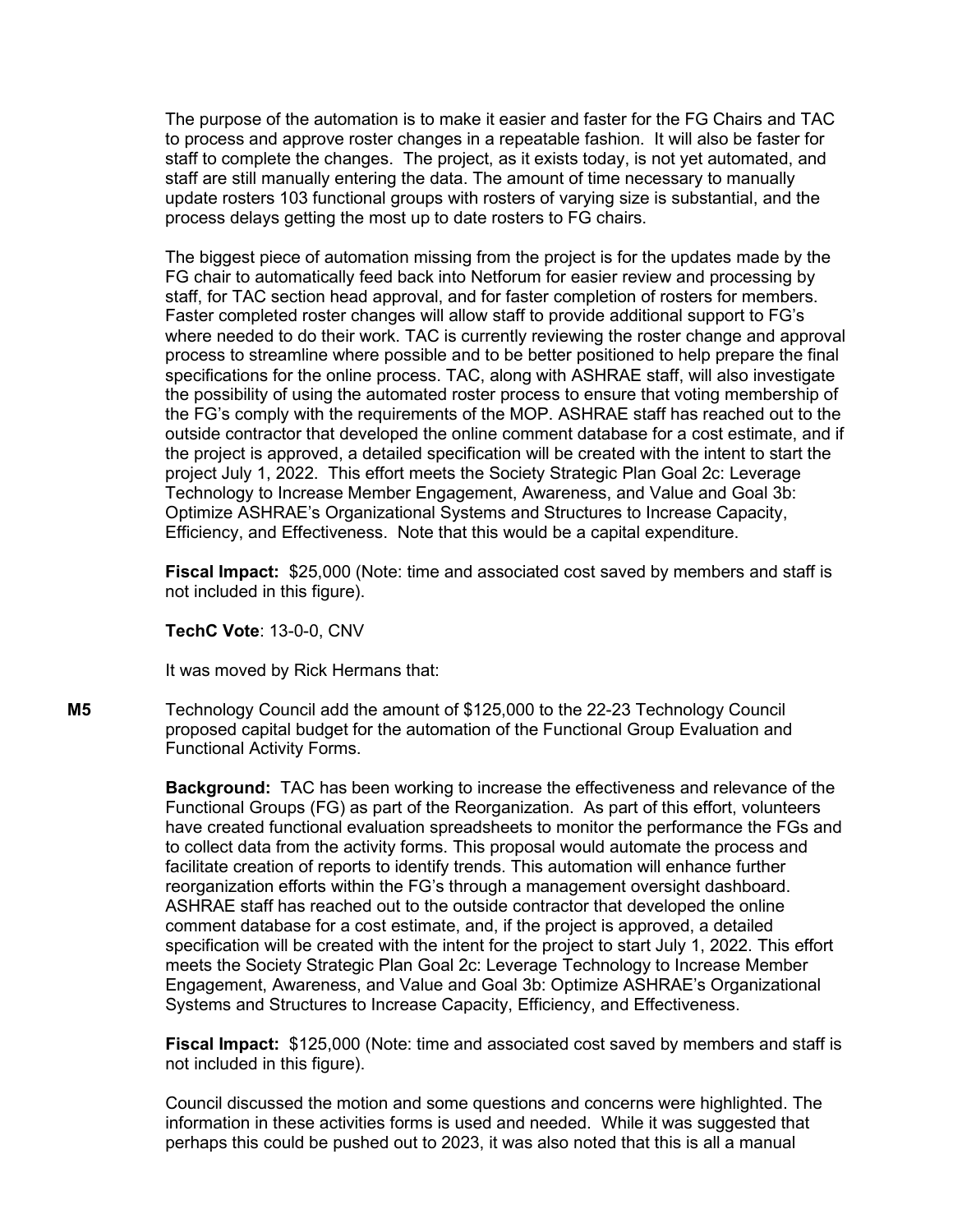process now.

**TechC Vote:** 13-0-0, CNV

**OPS Information Items:** The full OPS report can be found on Basecamp as *ASHRAE Technology Council/Docs and Files/Meetings 2022/22 2021\_11\_04 TechC Fall Meeting, 04A OPS Report to TechC 11-2-2021 Final.* 

Mr. Hermans highlighted the following from information from the report:

- 1. An update was provided on the OPS meeting held on Nov. 2, 2021. OPS was unable to vote on a Rule of the Board change and a letter ballot was issued for that change on 11/2/21. OPS members returned the letter ballot, all voting yes to approve that the Rule of the Board 1.300, Position Documents and Public Policy Issue Briefs, be revised as distributed. *Secretary's Note: This ROB change was subsequently letter balloted and approved by Tech Council.*
- 2. As part of its duties assigned by the TechC MOP, OPS conducted a strategic planning session during the November 2, 2021 meeting. Tech Council Chairman Tim McGinn summarized the five trends suggested to the OPS committee into three major areas: Climate Change, ASHRAE responses to Pandemics, and the free dissemination of ASHRAE standards. Committee chairs offered numerous issues that are either currently in development or should be in the near future:
	- a. Infectious aerosols: detection and control.
	- b. Standard method of accounting for carbon in the built environment.
	- c. The conservation of the efficient use of, and protection of water in buildings.
	- d. A clear definition and explanation of comfort in the built environment.
	- e. The adoption of ASHRAE residential standards by authorities having jurisdiction.
	- f. Joint efforts with other NGOs on IEQ and whole life carbon.
	- g. A growing and potentially permanent trend towards working from home: what are the implications for residential buildings?
	- h. Environmental smoke and how it affects the indoor environment.
	- i. The effects that infectious aerosols have on large gathering spaces such as community of faith buildings.
	- j. With respect to how ASHRAE struggles with developing solutions:
		- there are issues of institutionalized silos within our structure that inhibit collaboration;
		- there are issues of short-term thinking that comes from the loss of institutional memory among committees caused by the annual turnover of leadership;
		- there are issues of a tendency to become mute on fast developing technology issues that we haven't prepared for: an example being the proliferation of unproven air disinfection manufactured products.

Many of these issues are being addressed currently by committees under Technology Council. Yet the effectiveness of our efforts is dependent upon good coordination of often uncoordinated work. OPS subcommittee will take up the task of attempting to itemize and prioritize these work efforts in the second half of this Society Year and issue a report at the Annual Conference.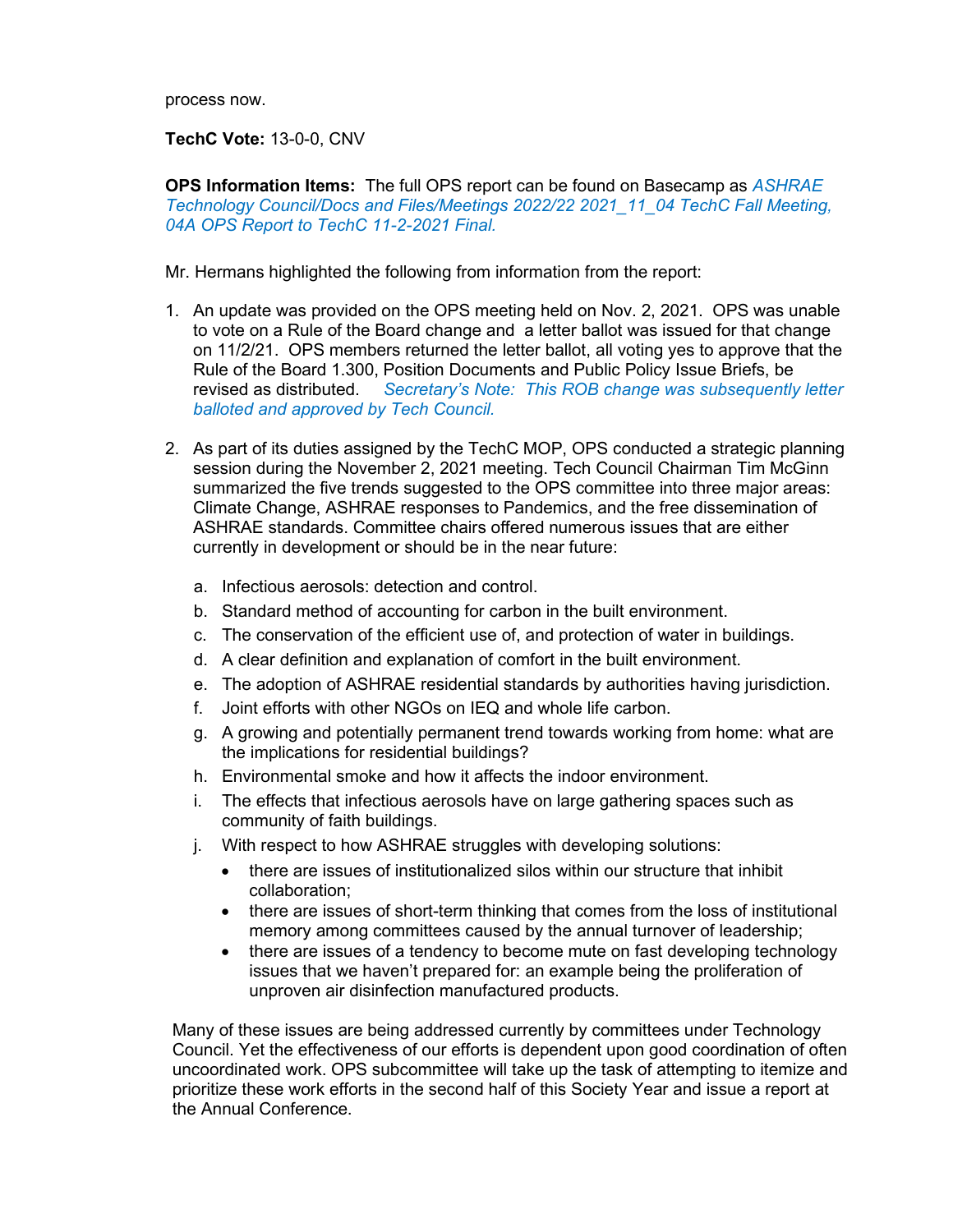#### **B. SPECIAL PROJECTS**

No report was provided. Special Project will report at the Winter meeting in Las Vegas.

#### **C. DOCUMENT REVIEW**

Sarah Maston reported on DRSC activities. The full DRSC report can be found on Basecamp as *ASHRAE Technology Council/Docs and Files/Meetings 2022/22 2021\_11\_04 TechC Fall Meeting, 04C – DRSC Rprt to TechC.21F*

It was moved by Sarah Maston that:

**M6** Technology Council recommend that the Board of Directors (BOD) approve the revised Position Document titled, *Limiting Indoor Mold Growth and Dampness in Buildings Systems (***04C-A***)*.

> **BACKGROUND:** This PD was reviewed by cognizant committees, EHC and TC 1.12. The PD is in a newly developed position document format detailed in the motion below.

**TechC Vote:** 13-0-0, CNV

#### *AI#1 – Editorial Change to be made to PD Limiting Indoor Mold Growth and Dampness in Building Systems from 15 C to 15.6 C.*

It was moved by Sarah Maston that:

**M7** Technology Council approve changes to the Technology Council Reference Manual (**04C-B**).

> **BACKGROUND:** These changes update the position document template in the Reference Manual to make it consistent with the recently submitted *Limiting Indoor Mold Growth and Dampness in Buildings Systems* PD*.* Part of the reasoning for this new format was summarized in Attachment **04C-C** and focused on the intended use and audience of these PDs. This format is better suited to address intended use of ASHRAE PDs, eliminates repeated information, and places most important details (positions and recommendations) at the front of the document. DRSC noted there are several PDs currently being written or revised. These PDs are well along and should be given the option of complying to the currently approved PD or the new format.

**M7A** It was moved by Rick Hermans and seconded by Heather Platt Gulledge that the motion be postponed.

**TechC Vote:** 4-9-0, CNV, **Motion 7A to postpone failed.**

Alice Yates noted that GAC has suggestions on policy documents, but GAC has not discussed.

After continued discussion Sarah Maston withdrew the motion,

*AI#2 – DRSC to work with GAC to finalize potential new PD format and send to OPS.*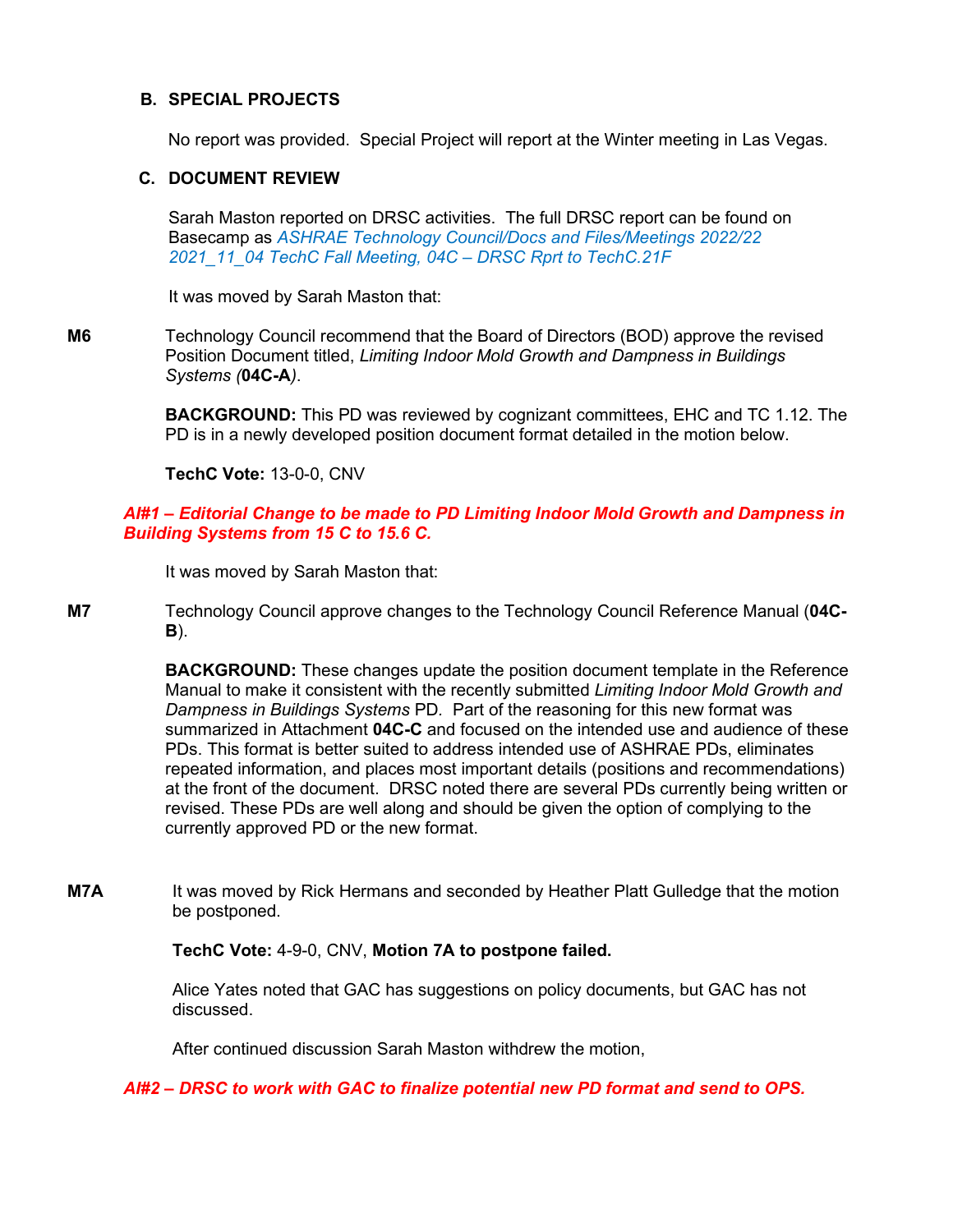# **4. STANDING COMMITTEE REPORTS**

# **A. STANDARDS**

Chair Rick Heiden presented the Standards Committee report to Tech Council. The full report can be found on Basecamp as *ASHRAE Technology Council/Docs and Files/Meetings 2022/22 2021\_11\_04 TechC Fall Meeting, 05A StdC Report to TC Oct 19 2021*

It was moved by Adrienne Thomle and seconded by Jaap Hogeling that:

**M8** Proposed changes to the title, purpose, and scope (TPS) for ANSI/ASHRAE/IES Standard 90.1, *Energy Standard for Buildings Except Low-Rise Residential Buildings*, be approved as shown in Standards Committee Report Attachment A

**TechC Vote:** 12-1[1](#page-11-0) -0-, CNV

Rick Heiden highlighted the following StdC information items.

- 1. Standards Committee approved and will recommend that the BOD approve the following for publication:
	- a. BSR/ASHRAE Addendum *aa* to ANSI/ASHRAE Standard 62.1-2019 *Ventilation for Acceptable Indoor Air Quality*
	- b. BSR/ASHRAE Standard 105-2014R*, Standard Methods for Determining, Expressing, and Comparing Building Energy Performance and Greenhouse Gas Emissions*
	- c. BSR/ASHRAE Addendum *a* to Standard 147-2019, *Reducing the Release of Halogenated Refrigerants from Refrigerating and Air-Conditioning Equipment and Systems*
- 2. Standards Committee approved and will recommend that the BOD approve the following Title, Purpose and Scope and that a new Guideline Project Committee be formed:

**TITLE:** Design and Construction Practices for Controlling Humidity in Residential Buildings

# **1. PURPOSE:**

The purpose of this guideline is to provide guidance and best practices for controlling moisture and humidity, in the design and construction of new residential buildings.

# **2. SCOPE:**

This guideline is to assist in the design and construction of new residential dwellings (e.g., single family attached and detached, and multifamily). It covers all systems and spaces including attics, basements, crawl spaces, and common areas in multifamily housing and applies to all climate zones. The guideline is to address building performance testing and diagnostic considerations and best practices. The guideline excludes buildings with transient occupancies such as hospitality and dormitory facilities and the building operational phase. It does not incorporate guidance for testing/diagnostic or remediation/ restoration practices after the building is occupied.

<span id="page-11-0"></span><sup>&</sup>lt;sup>1</sup> Rick Hermans voted no as he felt the new standard was not required.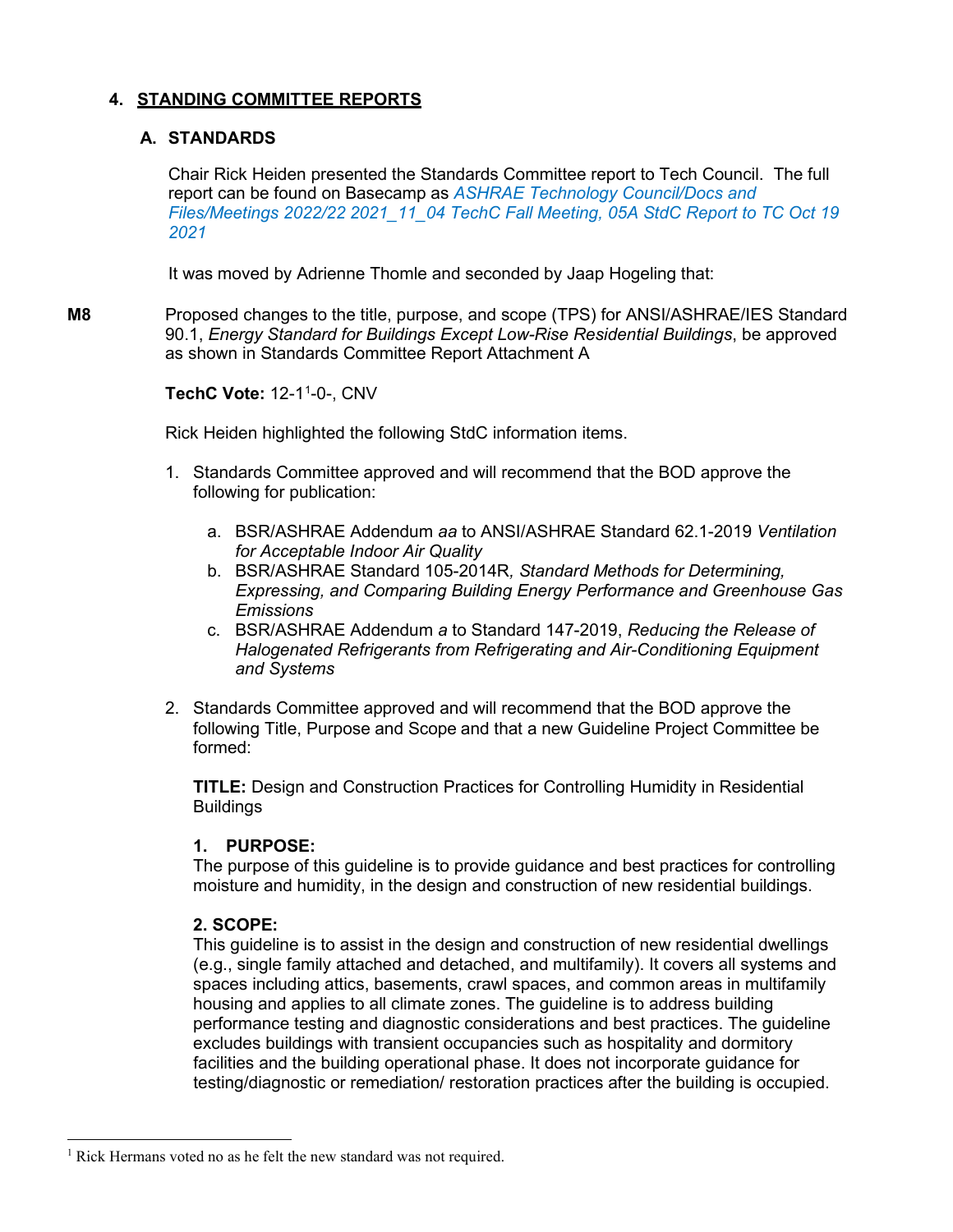3. Standards Committee approved and will recommend that the BOD approve the following Title, Purpose and Scope and that a new Standard Project Committee be formed:

**TITLE:** Schema-Based Building Data Model Protocols

**PURPOSE:** Define building data structures and conventions for data exchange among building performance and HVAC&R software.

# **SCOPE:**

This standard applies to schema-based building data mode

4. Standards Committee approved and will recommend that the BOD approve the following Title, Purpose and Scope and that a new Standard Project Committee be formed:

**TITLE:** Testing, Evaluating, and Reporting of Phase Change Materials Performance

**PURPOSE:** To provide a test method to evaluate the performance of Phase Change Materials (PCMs). This standard also provides a method of reporting the performance of different phase change materials in a standardized way based on laboratory testing.

# **2. SCOPE:**

- 1. This standard covers the testing and evaluation of Phase Change Materials (PCM) thermal and life-cycle performance.
- 2. This standard includes:
	- Uniform method of testing
		- Identification of testing equipment for performing such testing.
	- Identification of data required and calculations to be used.
	- Identification of reporting method to be used.
	- Criteria for determining the life cycle performance.
	- Definitions and Terminology
- 3. This standard does not cover thermal energy storage system-level evaluation.
- 5. Standards Committee approved and will recommend that the BOD approve the following Title, Purpose and Scope and that a new Standard Project Committee be formed:

**TITLE:** Method of Testing In-Room Ultraviolet Devices and Systems for Microbial Inactivation on Surfaces in a Test Room

**PURPOSE:** This standard establishes a test method for evaluating the efficacy of ultraviolet disinfection systems for microbial inactivation on multiple surface locations in a test room.

# **SCOPE:**

2.1 The standard applies to ultraviolet devices and systems using only germicidal ultraviolet energy for disinfection.

2.2 The method of test specifies selected indicator microorganisms and defines procedures for inoculating test carriers in a room-scale test chamber.

2.3 The method of test defines the test carrier quantity and positions in the test room.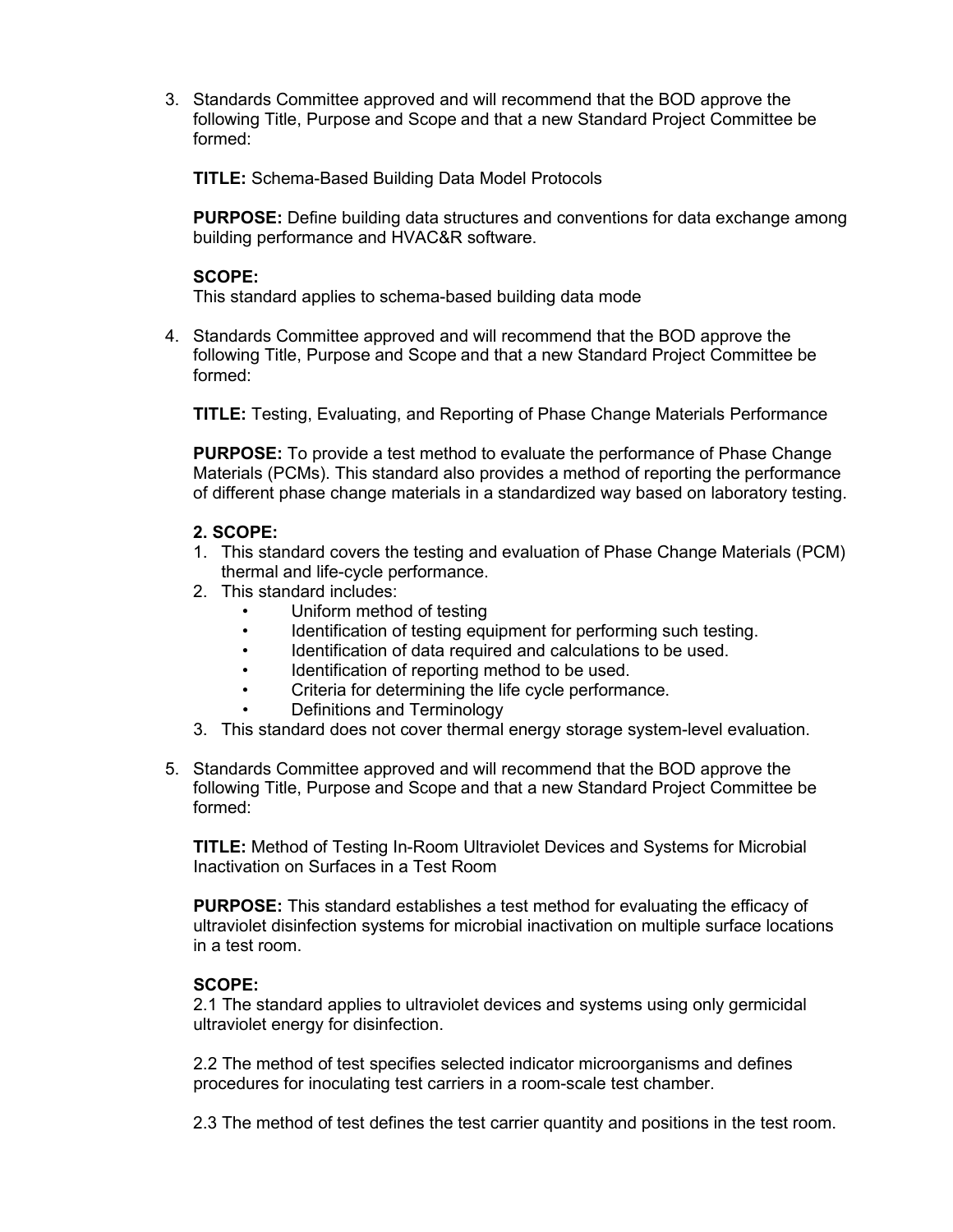2.4 This standard provides a method for counting the number of viable microorganisms on the test carriers before and after ultraviolet inactivation.

2.5 This standard establishes protocols and minimum requirements for the materials and equipment required to conduct the tests, defines methods of calculating and reporting results obtained from the test data, and establishes a reporting system to be applied to in-room devices and systems covered herein.

2.6 This standard does not address the health and safety effects of operating devices and systems in an occupied room.

- 6. Standards Committee approved proposed Title, Purpose and Scope (TPS) changes to the following documents:
	- a. ASHRAE Guideline 1.1, *HVAC&R Technical Requirements for the Commissioning Process*
	- b. ANSI/ASHRAE Standard 17, *Method of Testing Capacity of Thermostatic Refrigerant Expansion Valves*
	- c. ANSI/ASHRAE Standard 185.2, *Method of Testing Ultraviolet Lamps for Use in HVAC&R Units or Air Ducts to Inactivate Microorganisms on Irradiated Surfaces*
	- d. BSR/ASHRAE Standard 230P, *Commissioning Process for Existing Systems and Assemblies*
- 7. Standards Committee approved the revision of thefollowing Standards and Guideline documents and the formation of new project committees:
	- a. ANSI/ASHRAE/ACCA Standard 180-2018, *Standard Practice for Inspection and Maintenance of Commercial Building HVAC Systems*
	- b. ANSI/ASHRAE Standard 204-2020, *Method of Test for Rating Micro Combined Heat and Power Devices*
- 8. Appeals Updates/Formal Complaints:
	- a. Currently there are no active appeals at ASHRAE or appeals that require action from ASHRAE. ASHRAE was successful in its initial defense of addendum *y* to ANSI/ASHRAE Standard 62.2 at the ANSI ExSC level. The appellant has chosen to appeal to the Appeals Board at ANSI. There is no additional action for ASHRAE at this time.
	- b. The formal complaint against SSPC 62.2 will proceed to Technology Council for consideration. Standards Committee approved a response to Mr. Delaquila's complaint, but he maintained that his complaint had not been addressed by the response. *Secretary's note: A response was sent to the complainant on December 1, 2021. The matter is now closed.*
- 9. StdC supported a request by CIS Chair, Pat Graef, to add an additional member to CIS to help with achieving quorum. A review of potential candidates is underway and a request for approval will be made to Tech Council Chair, Tim McGinn, in the near future.
- 10. StdC formed a digital Ad hoc aimed at improving the user experience while interfacing with ASHRAE Standards documents, training materials and procedures.

# **B. RESEARCH ADMINISTRATION**

RAC Chair, Michael Pouchak, reported on the committee's activities. The full report can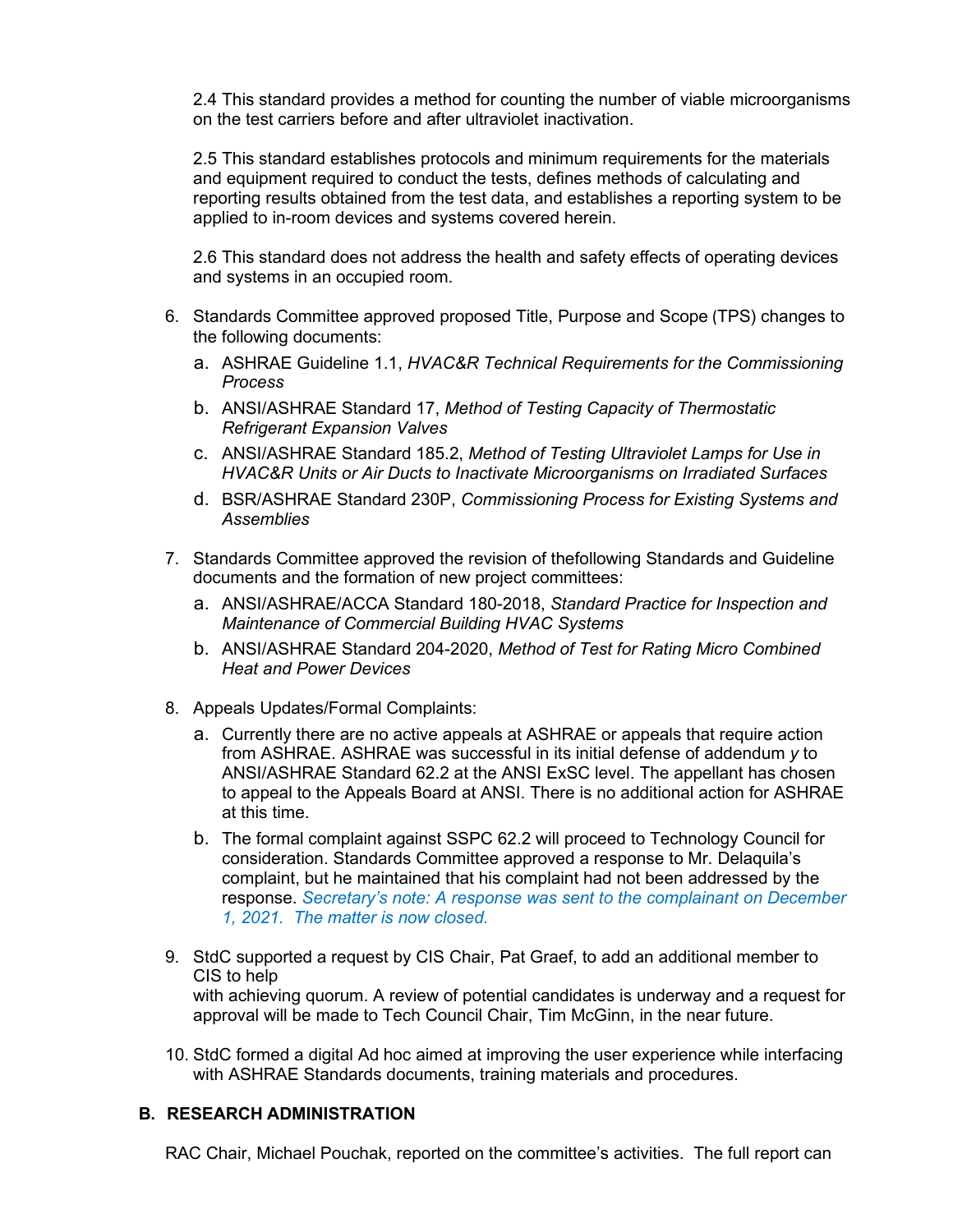be found on Basecamp as *ASHRAE Technology Council/Docs and Files/Meetings 2022/22 2021\_11\_04 TechC Fall Meeting, 5B-RAC-Fall Meeting Report and Info ItemsNewMbos F21.r3.* 

There were no motions brought forward for consideration. There was discussion regarding the new Research Strategic plan and a subsequent letter ballot was issued for approval by Technology Council.

1. No Nominations were solicited this year for the *Service to ASHRAE Research Award*. The new approach is for each RAC Research Liaison(RL) to identify the most effective Research Subcommittee Chair from their section and instead of awarding a trophy, the RL will present a certificate to that Research Subcommittee Chair instead.

#### 2. RAC & RESEARCH BUDGET

Total commitments for the Research Program are \$6,263,721 and the potential expenses for SY 21-22 are currently \$1,631,769 with a budget this year of \$1,300,000. The three new projects (1703, 1831, and 1865) that were approved at the 2020 Virtual Annual meeting or prior have now been contracted and are underway.

Now that the AHR 2022 Expo for Las Vegas is on track to occur in January 2022, RAC released for bid three new projects (TRP-1923, TRP-1900, and TRP-1874) that will all support weather data needed for the next edition of ASHRAE Fundamentals Handbook volume.

RAC also quickly took steps to update the research page of the ASHRAE website to indicate that for SY 21-22 they will not be accepting any applications or nominations for the following grants and awards administered by RAC:

- Graduate Student Grant-in-Aid Program Total potential payments this year to past GIA recipients \$103,000 and is broken down as follows: SY17-18 \$20,500, SY18-19 \$22,500 and SY19-20 \$60,000. The total of \$103,000 closes-out all potential commitments. However, not all GIA recipients go to the effort to attend a Society meeting or write and publish a technical paper on their research to earn the final two payments.
- New Investigator Award The award spans three years and has a total value of \$125,000 per recipient. The remaining balance to pay this year is \$25,000 to the third-year recipient. By not awarding a NIA this SY, our total commitment to this award for the next SY will be \$75,000. The next year after that our total commitment will drop to \$25,000.
- Innovative Research Grant This grant is similar in payment structure to the NIA above with three payments spread over 3 years. No recipient was selected for SY 2021 so the total remaining commitment for this SY is \$75,000 and there will be no obligations for this grant until the grant program is restarted.

These actions free up an additional \$250k to help reduce the large backlog of 26 TC developed research projects that have been waiting to bid since spring 2020. RAC hopes to post a large number of projects for bid in Spring 2022.

#### *AI#3 RAC to develop and present to Tech Council an implementation and monitoring plan for the new Research Strategic Plan for review at the Spring Tech Council Meeting.*

*AI#4 RAC to provide a review and summary of the progress made on the current Research Strategic Plan for review at the Annual Meeting.*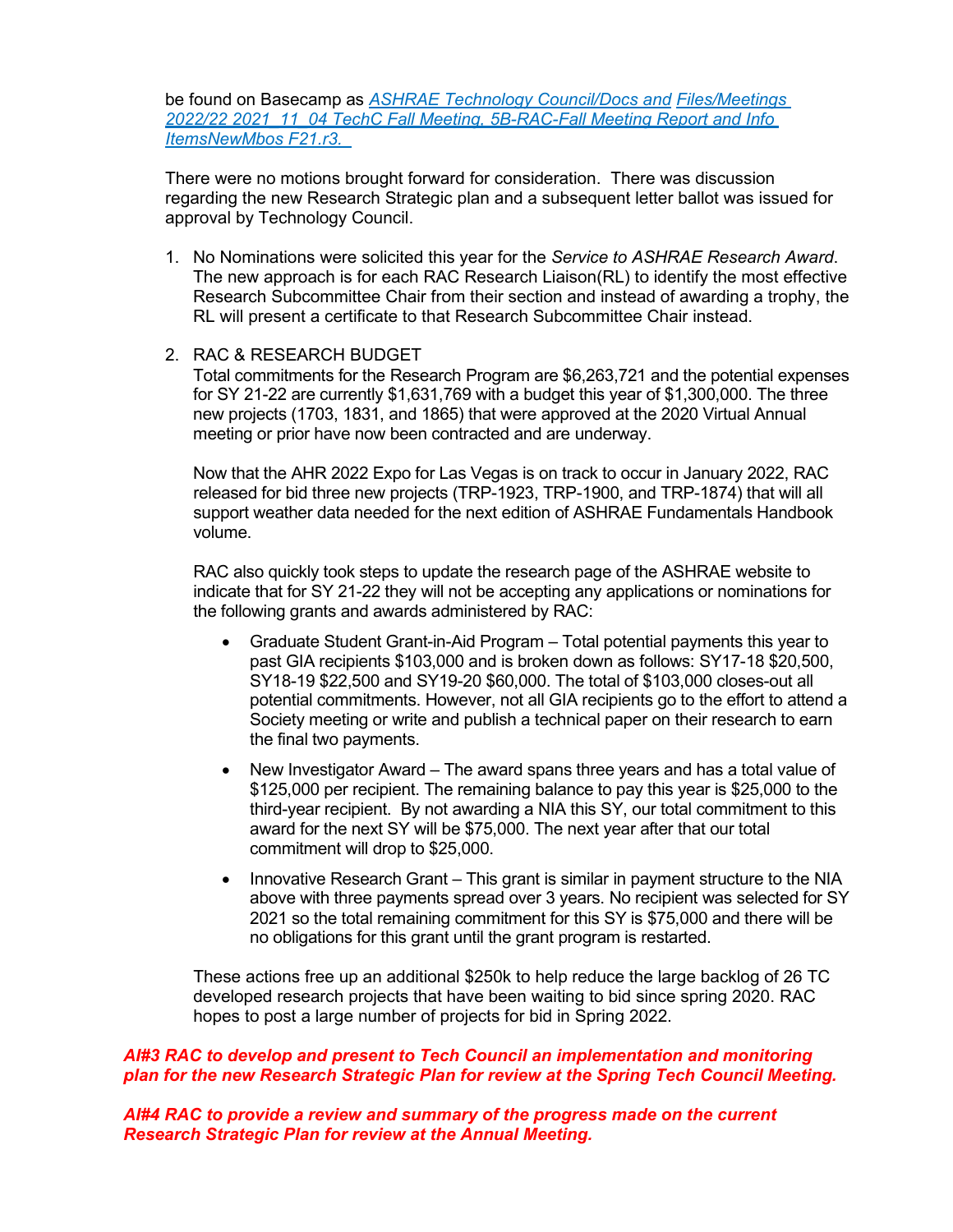# **C. TECHNICAL ACTIVITIES**

TAC Chair, Larry Smith, reviewed with the council the committee's activities. The full report can be found on-line at Basecamp as *ASHRAE Technology Council/Docs and Files/Meetings 2022/22 2021\_11\_04 TechC Fall Meeting, 05C TAC Rprt to TechC 21F.* 

No motions were presented for approval.

- 1. The roster, including leadership, has been approved for TG2.RAST (Reactive Air and Surface Treatment). This new TG will primarily serve as a home for air cleaning technologies not currently covered by other functional groups including PCO, ionization, and hydrogen peroxide. Specifically excluded is direct UV technology covered by TC 2.9. The first order of business will be to initiate work on a muchneeded MOT.
- 2. TAC developed a series of Leadership Training block videos. Developed for use by TC leadership, they are a great resource for all of ASHRAE. These are now posted on the ASHRAE website (here). TAC is working with ASHRAE to make PDH credits available for those who participate.

#### *AI#5 Tim McGinn will ask the Board Excom to officially review Victor Goldschmidt's leadership videos for consideration of promotion and working with the Professional Development Committee to add to ASHRAE course offerings.*

- 3. The new MTG.Resiliency (RES) has met. The primary task of this MTG will be to coordinate TC/TG/TRC activities related to resilience including finalizing a roadmap for ASHRAE to follow, prioritizing activities, and providing guidance to functional groups in developing their resilience plans. The MTG will develop documents as necessary to formalize resilience concepts and procedures.
- 4. TAC has engaged with the Decarbonization Task Force and is assisting the TF in helping to connect them with expertise among ASHRAE Functional Group (TCs/TGs/TRGs/MTGs) and membership for assistance.

# **D. ENVIRONMENTAL HEALTH**

EHC Chair, Luke Leung discussed the many ongoing EHC activities with the council. The full report can be found on Basecamp as *ASHRAE Technology Council/Docs and Files/Meetings 2022/22 2021\_11\_04 TechC Fall Meeting, 05D – EHC Rprt to TechC 21F.* 

There were no motions presented for approval.

- 1. Updates on the *Infectious Aerosols, Limiting Indoor Mold Growth and Dampness in Buildings, Filtration and Air Cleaning, Indoor Carbon Dioxide, position documents (PD)* were reported to Document Review Subcommittee (DRSC). Highlights include the following:
	- a. EHC sent feedback related to their title, purpose, and scope (TPS) change and is awaiting a response.
	- b. EHC is reviewing the draft Indoor Carbon Dioxide PD with a Nov.  $12<sup>th</sup>$  deadline.
	- c. EHC suggested the Filtration and Air Cleaning PD chair consider adding someone from the design community to the PD committee.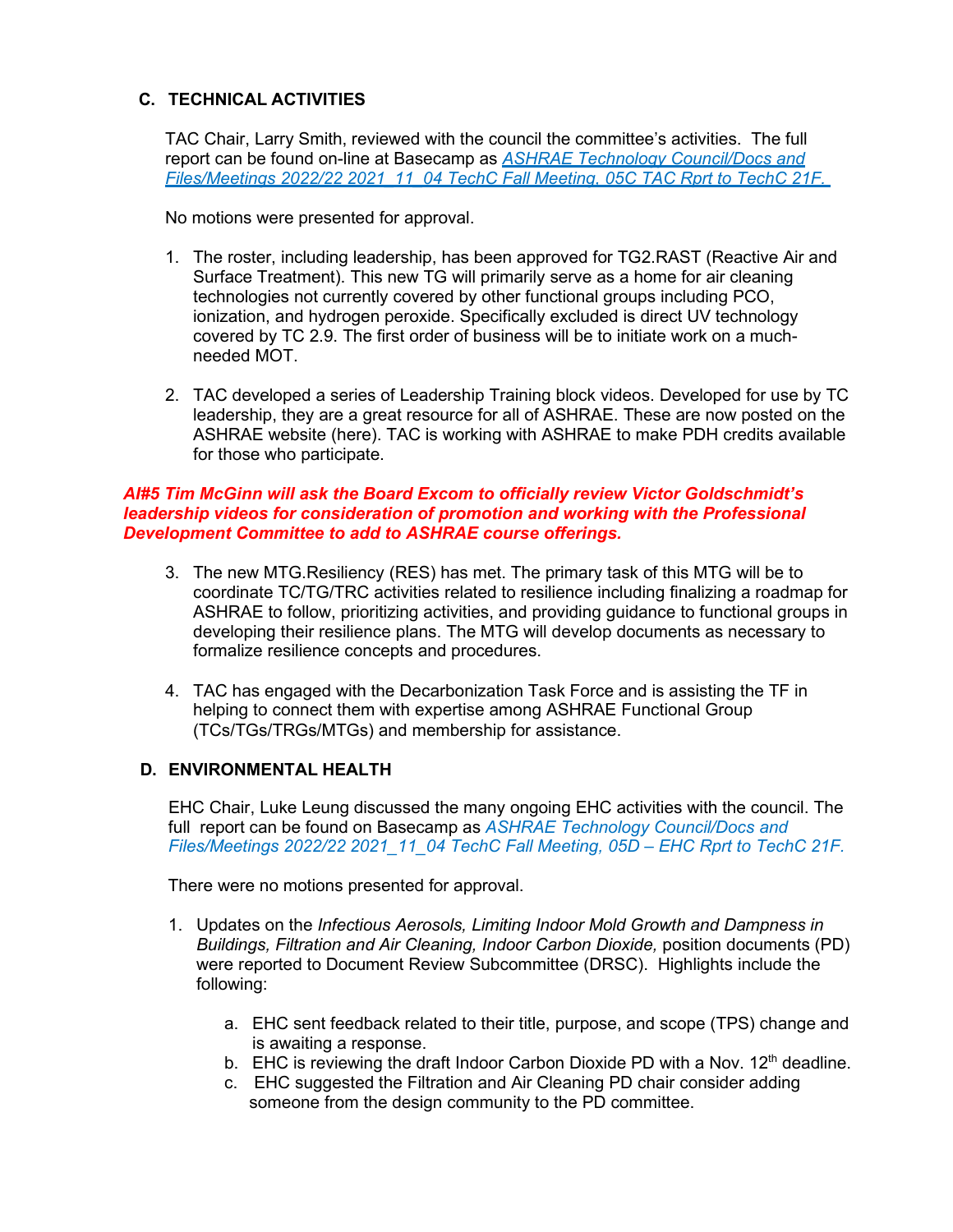- 2. EHC developed and approved a new Emerging Issue Brief (EIB) titled "Increasing Dog Population in Offices". It is posted on the EHC page of the ASHRAE website. [\(www.ashrae.org/communities/committees/standing-committees/environmental-health](http://www.ashrae.org/communities/committees/standing-committees/environmental-health-committee-ehc)[committee-ehc.](http://www.ashrae.org/communities/committees/standing-committees/environmental-health-committee-ehc))
- 3. The Epidemic Task Force (ETF) continues to meet monthly. Most activity is focused on external communications (predominantly with schools) and transition planning. The goal is to sunset the ETF at the end of 2021-2022 SY.

ETF discussions with the Department of Homeland Security have resumed with the goal of generating collaboration on research envisioned in the ASHRAE-DHS MOU.

EHC is working with ETF in channeling the lessons learned from the pandemic to ASHRAE TCs and publications. EHC also is helping to find a finding home for ETF developed guidance and to positioning to serve as resource for future issues.

- 4. EHC's June 25th seminar titled *"Attitude and Technology Changes as A Result of Covid for the Reopening of Buildings*" is posted on the EHC page of the ASHRAE website. [\(www.ashrae.org/communities/committees/standing-committees/environmental-health](http://www.ashrae.org/communities/committees/standing-committees/environmental-health-committee-ehc)[committee-ehc.](http://www.ashrae.org/communities/committees/standing-committees/environmental-health-committee-ehc))
- 5. EHC has reached out to members of SSPC 62.1 to discuss higher-grade filter considerations (MERV-13+) for clean air indoors to preempt future issues such as climate change, pandemics, equity, chronic diseases, etc.
- 6. EHC offered comments on the MTG.HWBE (Health and Wellness in the Built Environment) report dated June 2021. The MTG will resubmit a revised report to EHC before January 2022.
- 7. EHC's report to Tech Council from the Annual Meeting included a summary report on future health trends. EHC is currently working on the trends for this year and will submit a report before the Winter Meeting.
- 8. EHC continues to develop the team of external environmental health experts. This group will be involved in future health trend development. Two new members were recently added from AIHA. This group will meet next later in November.
- 9. ASHRAE's role and relationship with the IEQ-GA is currently detailed in the IEQ-GA bylaws. IEQ-GA will have a representative from ASHRAE as determined by ASHRAE and an annual fee to participate. IEQ-GA has asked ASHRAE for someone to participate in their podcast.

# **E. REFRIGERATION CPCC**

No report was provided.

# **F. RESIDENTIAL**

RBC Chair, Richard Karg, reviewed with the council the committee's activities. The full report can be found on-line at Basecamp *ASHRAE Technology Council/Docs and Files/Meetings 2022/22 2021\_11\_04 TechC Fall Meeting, 05F RBC Report to TechC 2021-11-004 -F.*

No motions were presented for approval.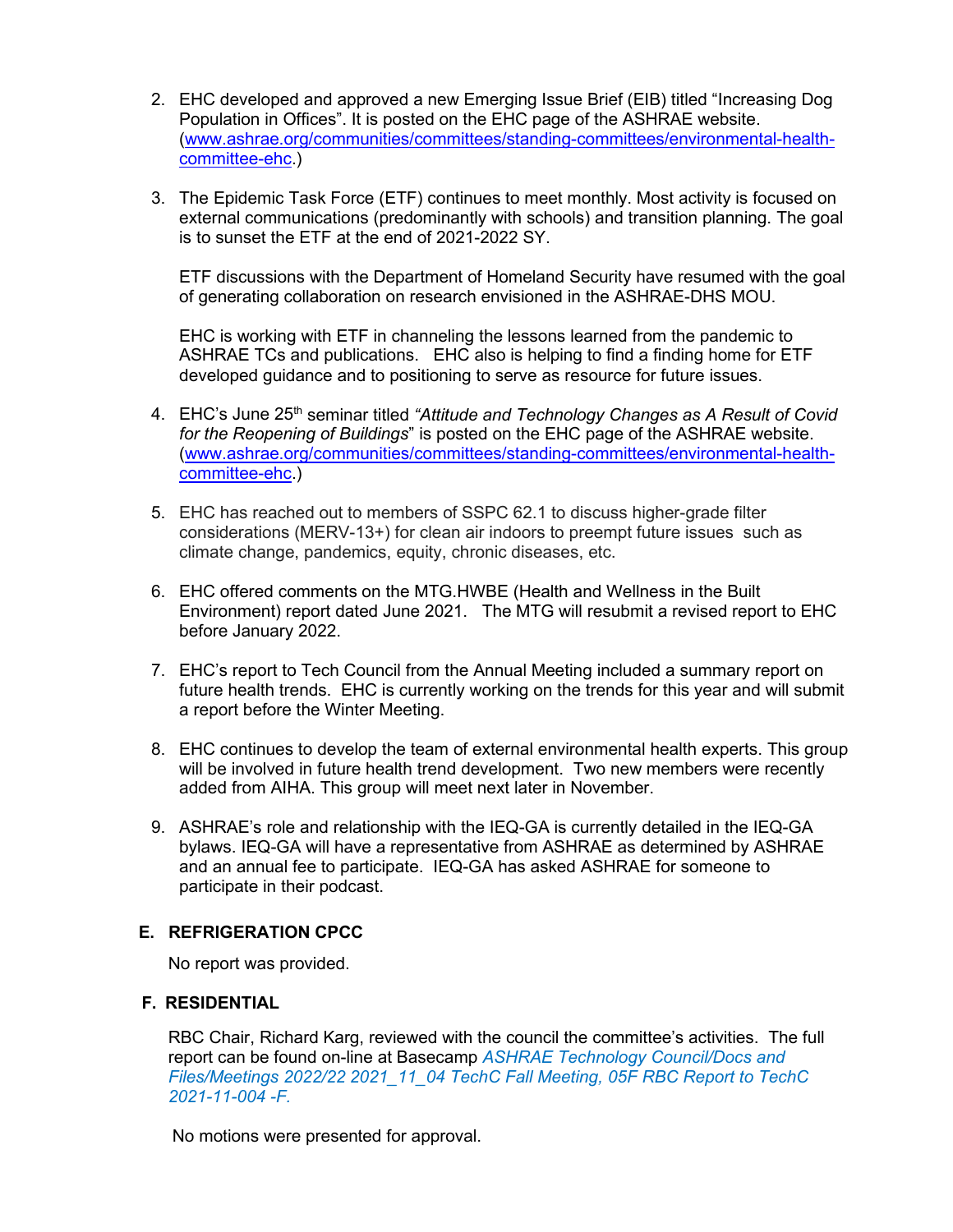- 1. RBC has identified residential topics and issues that are not currently well covered with existing ASHRAE resources. The committee will now look to develop appropriate resources to address those topics and issues. Potential resources include Journal articles, Conference Program Seminars, Webinars, Training courses, Residential Issue Briefs (RIBs), Position Documents (PDs), proposed guidelines or standards, and research.
- 2. RBC has initiated work on a new *Residential Issue Brief* that will cover ventilation and IAQ in bedrooms. The brief will outline why the topic is important and how ASHRAE might address the issue.
- 3. RBC has initiated work on a proposal for a new ASHRAE 3-hour short course on the latest version of Standard 62.2. The completed proposal will be forwarded to the Training and Education Committee for consideration in Las Vegas.
- 4. Announcements on the newly approved *Residential Buildings Service Award* have been posted on ASHRAE social media accounts and in the Chapter Notes publication. The award recognizes excellence in volunteer service within ASHRAE focused on residential building issues over previous two society years. Submissions are due on December 1 and the winner will be announced after the Las Vegas meeting.
- 5. RBC reviewed some initial Google Analytics data for their web page in an effort to improve the information presented. Additional analytics data with more specific detail have been requested and will be reviewed by the Communications Subcommittee at their next meeting.
- 6. The RBC proposed guideline on the *Design and Construction Practices for Controlling Humidity in Residential Buildings* has been approved to move forward by Standards Committee. RBC will continue to support this effort as appropriate.
- 7. RBC is working with EHC on the plans for transitioning and maintaining the residential content from the Epidemic Task Force (ETF) to the larger ASHRAE structure once the ETF is dissolved.

# **5. SPECIAL COMMITTEE/LIAISON REPORTS**

# A. **GAC Liaison Report**

Billy Austin reported on GAC activities as follows:

- 1. GAC reviewed changes to the Rules of the Board with regards to the PPIB process to clarify the process and this was sent to Tech Council's OPS committee for review. These edits have been informally reviewed by SRC and they had no objections.
- 2. GAC has also been working likeminded organizations to solicit feedback from school districts regarding the various resources and materials published by the ETF.
- 3. GAC has also been working with Working Group on Task Force for Building Decarbonization to identify the resources and information public officials are asking for on the issue of decarbonization.

# B. **Finance Liaison Report**

Tim McGinn noted that the Finance Committee is actively working on initiatives and framework within the Strategic Plan.